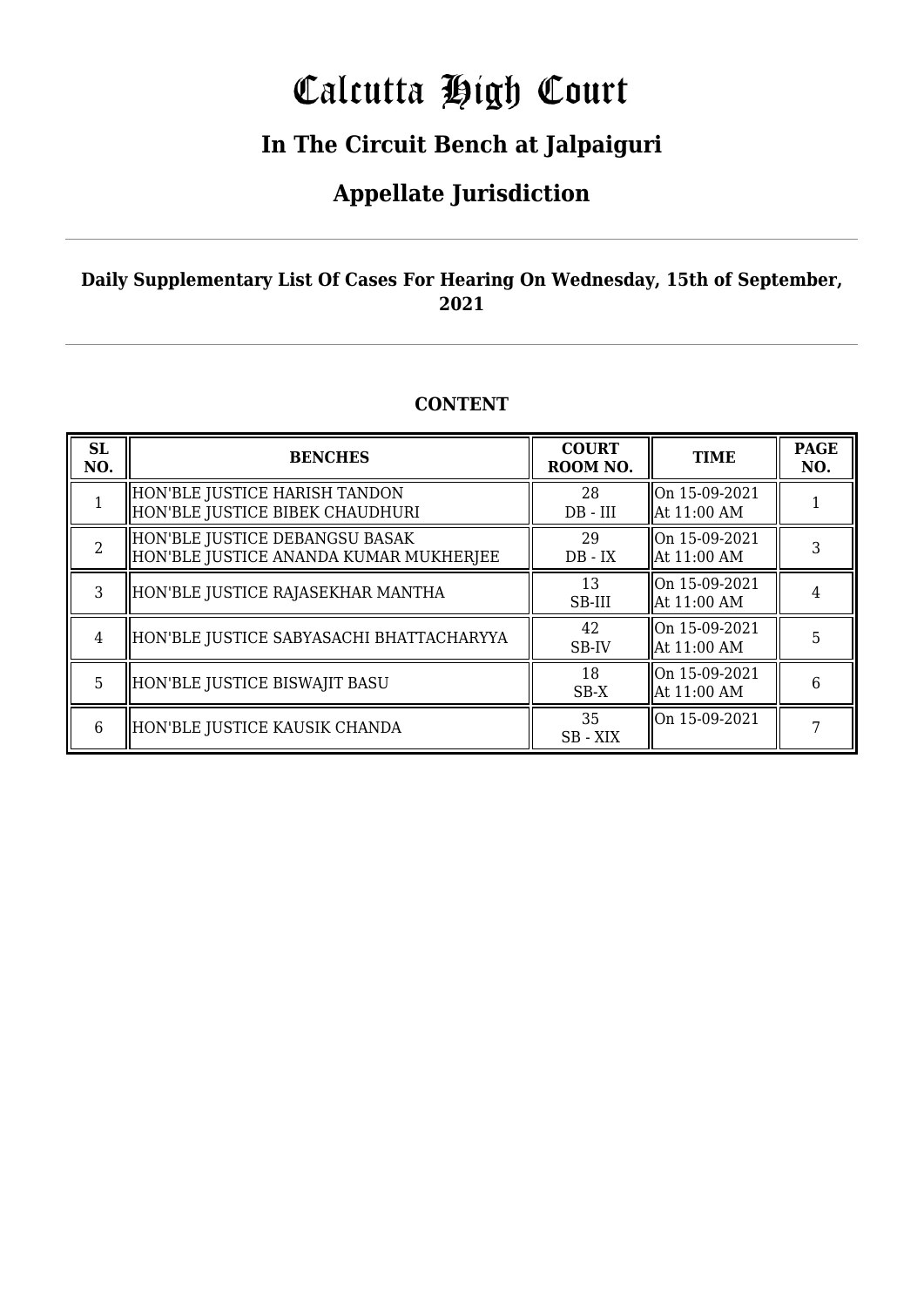

**DAILY CAUSELIST For Wednesday The 15th September 2021**

**COURT NO. 28**

**DIVISION BENCH (DB - III)**

**AT 11:00 AM**

**HON'BLE JUSTICE HARISH TANDON HON'BLE JUSTICE BIBEK CHAUDHURI (VIA VIDEO CONFERENCE)**

#### **FROM PRINCIPAL BENCH**

#### **NOT SITTING**

#### **FOR ORDERS**

| $\mathbf{1}$ |                    | IA NO. CRAN/1/2021 RAMESH MANJU BISHNOI@<br>RAMESH MANJU BISHNOY@ PRITAM ROY<br>RAMESH KUMAR BISHNOI | PRITAM ROY           |
|--------------|--------------------|------------------------------------------------------------------------------------------------------|----------------------|
|              | In CRM/497/2021    | Vs.<br>THE STATE OF WEST<br><b>BENGAL</b>                                                            |                      |
|              |                    | <b>APPLICATION FOR BAIL</b>                                                                          |                      |
| 2            | CRM/437/2021       | AMJAD KHAN AND ANR<br>VS.<br>THE STATE OF WEST<br><b>BENGAL</b>                                      | <b>BISWAJIT DAS</b>  |
|              | IA NO: CRAN/1/2021 |                                                                                                      |                      |
| 3            | CRM/746/2021       | NARAYAN SAHA AND ORS<br>VS<br>THE STATE OF WEST<br><b>BENGAL</b>                                     | SUDIP GUHA           |
| 4            | CRM/838/2021       | PARESH SEN<br>VS<br>THE STATE OF WEST<br><b>BENGAL</b>                                               | <b>SUDIP GUHA</b>    |
| 5            | CRM/913/2021       | <b>ABHIJIT BISWAS</b><br>VS.<br>State of West Bengal                                                 | <b>SMARAJIT BASU</b> |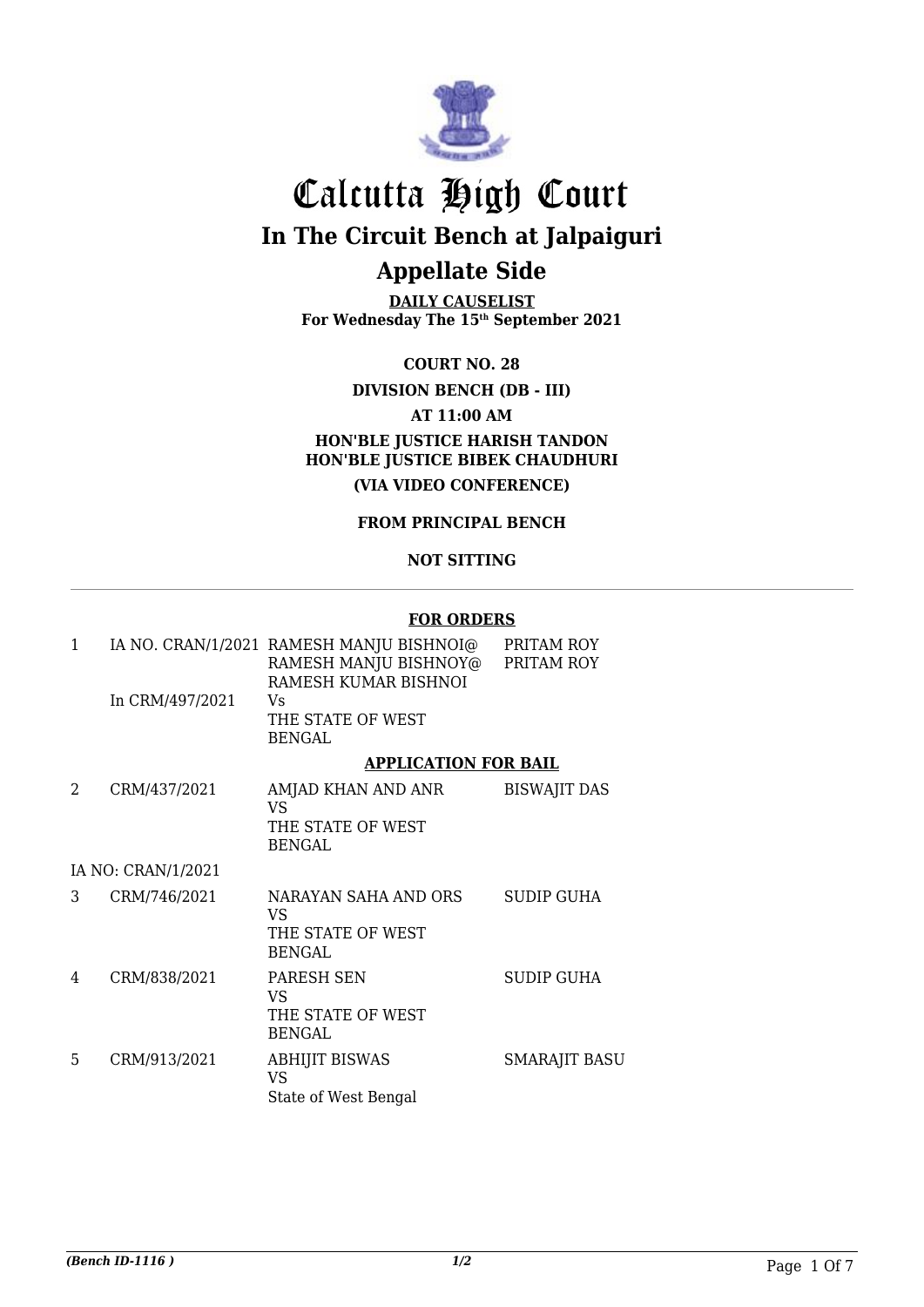| 6  | CRM/916/2021                                      | MD. NOOR ALAM<br>VS                                                                      | <b>ASHOK KR SINGH</b>                       |
|----|---------------------------------------------------|------------------------------------------------------------------------------------------|---------------------------------------------|
|    |                                                   | State of West Bengal                                                                     |                                             |
|    |                                                   | <b>APPLICATION FOR ANTICIPATORY BAIL</b>                                                 |                                             |
| 7  | CRM/579/2021                                      | <b>CHANDAN LASKAR</b><br><b>VS</b><br>THE STATE OF WEST<br><b>BENGAL</b>                 | SUBHASISH MISRA                             |
| 8  | CRM/733/2021                                      | <b>JUGAL SARKAR</b><br><b>VS</b><br>THE STATE OF WEST                                    | JAYDEEP KANTA<br><b>BHOWMIK</b>             |
| 9  | CRM/790/2021                                      | <b>BENGAL</b><br>SATYAKI CHAKRABORTY<br><b>VS</b><br>State of West Bengal                | PUJA GOSWAMI                                |
| 10 | CRM/803/2021                                      | <b>ARUN KUMAR</b><br>VS                                                                  | <b>SURYANEEL DAS</b>                        |
| 11 | CRM/846/2021                                      | State of West Bengal<br>RABIKANTA ADHIKARY<br><b>VS</b>                                  | <b>KALIPADA DAS</b>                         |
| 12 | CRM/853/2021                                      | STATE OF WEST BENGAL<br><b>BABLU BARMAN AND ORS</b><br><b>VS</b><br>State of West Bengal | RATAN CHANDRA<br><b>ROY</b>                 |
| 13 | CRM/908/2021                                      | ANIL BANSAL AND ANR<br><b>VS</b><br>State of West Bengal AND                             | <b>SPTEWARY</b>                             |
| 14 | CRM/947/2021                                      | <b>ANR</b><br>RABBANI ASHIK AND ANR<br>VS<br>State of West Bengal                        | SAYANTAN SINHA                              |
| 15 | CRM/952/2021                                      | SAHIBUL ISLAM AND ORS<br>VS<br>State of West Bengal                                      | <b>PAPIYA</b><br>CHATTOPADHYAY              |
|    |                                                   | <b>APPLICATION</b>                                                                       |                                             |
| 16 | IA NO. CRAN/1/2021 SARJU SHARMA<br>In CRM/74/2021 | Vs<br>THE STATE OF WEST<br><b>BENGAL</b>                                                 | ANIRBAN BANERJEE                            |
| 17 |                                                   | IA NO. CRAN/1/2021 SOLEMAN MOLLA @<br>CHOLEMAN MOLLA AND                                 | HILLOL SAHA<br><b>PODDER</b>                |
|    | In CRM/470/2021                                   | <b>ORS</b><br>Vs<br>THE STATE OF WEST<br><b>BENGAL</b>                                   | <b>HILLOL SAHA</b><br><b>PODDER</b>         |
| 18 | IA NO. CRAN/1/2021 RAHIM ALI                      | Vs<br>THE STATE OF WEST                                                                  | HILLOL SAHA<br>PODDER<br><b>HILLOL SAHA</b> |
|    | In CRM/474/2021                                   | <b>BENGAL</b>                                                                            | <b>PODDER</b>                               |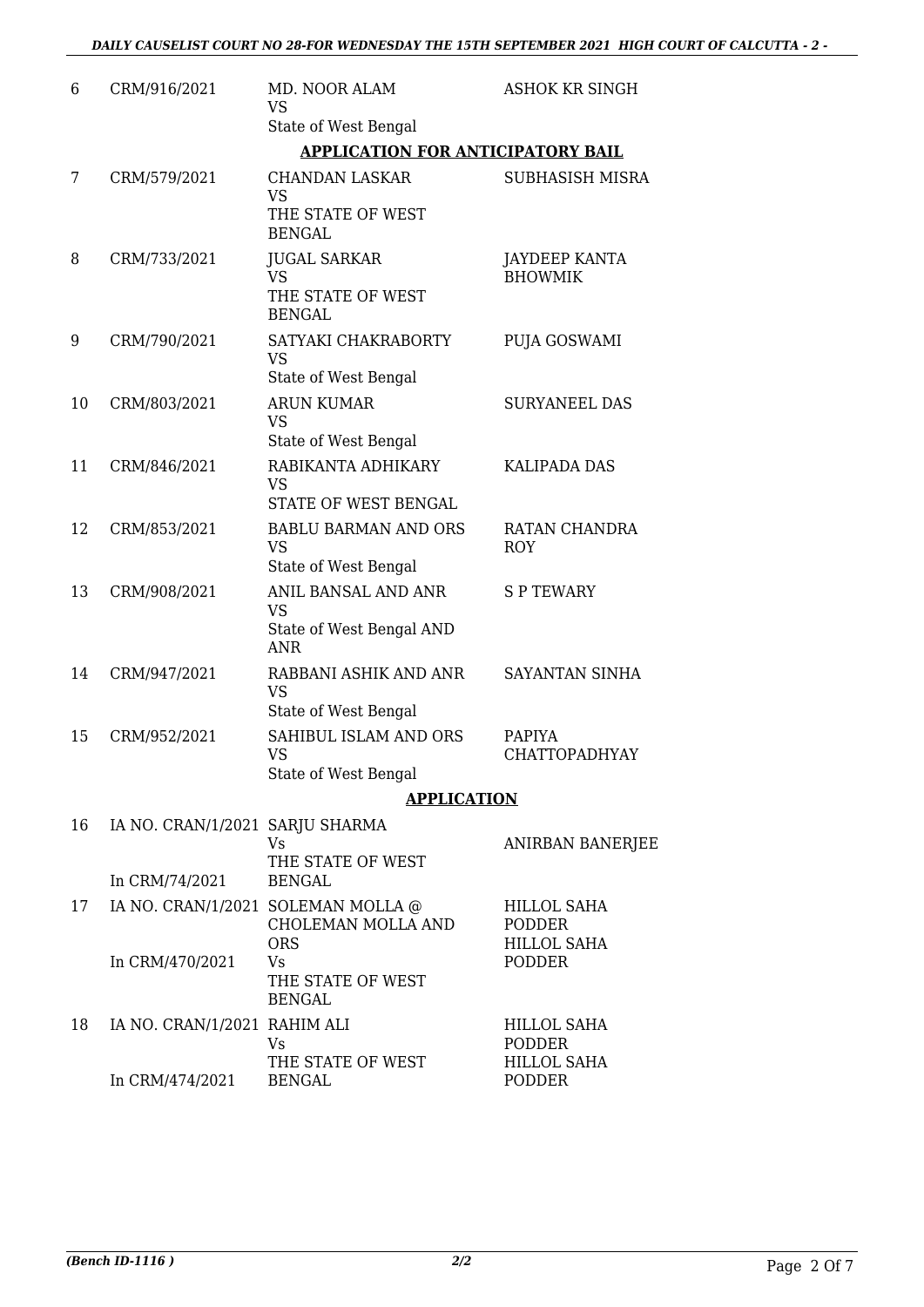

**DAILY CAUSELIST For Wednesday The 15th September 2021**

**COURT NO. 29**

**DIVISION BENCH (DB - IX)**

**AT 11:00 AM**

**HON'BLE JUSTICE DEBANGSU BASAK HON'BLE JUSTICE ANANDA KUMAR MUKHERJEE (VIA VIDEO CONFERENCE)**

**FROM PRINCIPAL BENCH**

#### **APPLICATION FOR BAIL**

|   | CRM/934/2021 | DINESH SINGH@MUNNA<br><b>BHAI</b><br>VS<br>State of West Bengal | <b>HABIBUR RAHAMAN</b>             |
|---|--------------|-----------------------------------------------------------------|------------------------------------|
|   |              | <b>APPLICATION FOR ANTICIPATORY BAIL</b>                        |                                    |
| 2 | CRM/926/2021 | OM PRAKASH UPADHAYAY<br>VS<br>State of West Bengal              | <b>ABHMANYU</b><br><b>BANERJEE</b> |
| 3 | CRM/933/2021 | <b>SUKUMAR MANDAL</b><br>VS<br>State of West Bengal             | <b>ALOK BHOWMIK</b>                |
| 4 | CRM/935/2021 | <b>ASRAFUL ALAM</b><br>VS<br>State of West Bengal               | MADHUSHRI DUTTA                    |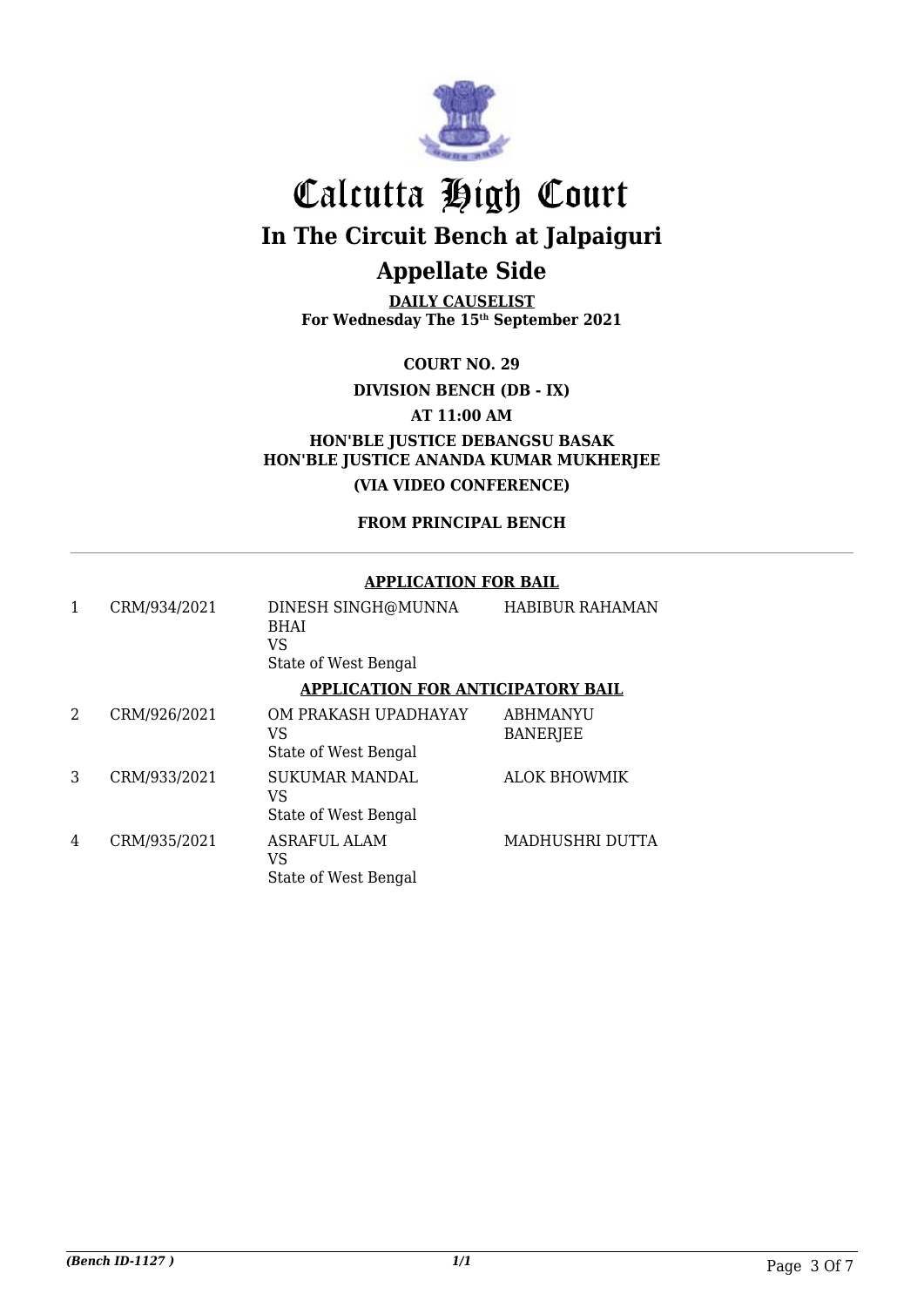

**DAILY CAUSELIST For Wednesday The 15th September 2021**

#### **COURT NO. 13 SINGLE BENCH (SB-III) AT 11:00 AM HON'BLE JUSTICE RAJASEKHAR MANTHA**

#### **(VIA VIDEO CONFERENCE)**

#### **FROM PRINCIPAL BENCH**

|   |               | <b>MOTION</b>                                                  |                        |  |
|---|---------------|----------------------------------------------------------------|------------------------|--|
|   | WPA/1209/2021 | SADEK ALI<br>VS<br>STATE OF WEST BENGAL<br>AND ORS.            | <b>ARNAB SAHA</b>      |  |
| 2 | WPA/1220/2021 | <b>ANKITA ROY</b><br>VS<br>Union of India AND ORS              | <b>SONAM BASU</b>      |  |
| 3 | WPA/1216/2021 | MOKTAR ALI@MD MOKTAR<br>VS<br>STATE OF WEST BENGAL<br>AND ORS. | <b>MASHUSHRI DUTTA</b> |  |
| 4 | WPA/1217/2021 | <b>JAY PRASAD ROY</b><br>VS<br>Union of India AND ORS          | <b>SONAM BASU</b>      |  |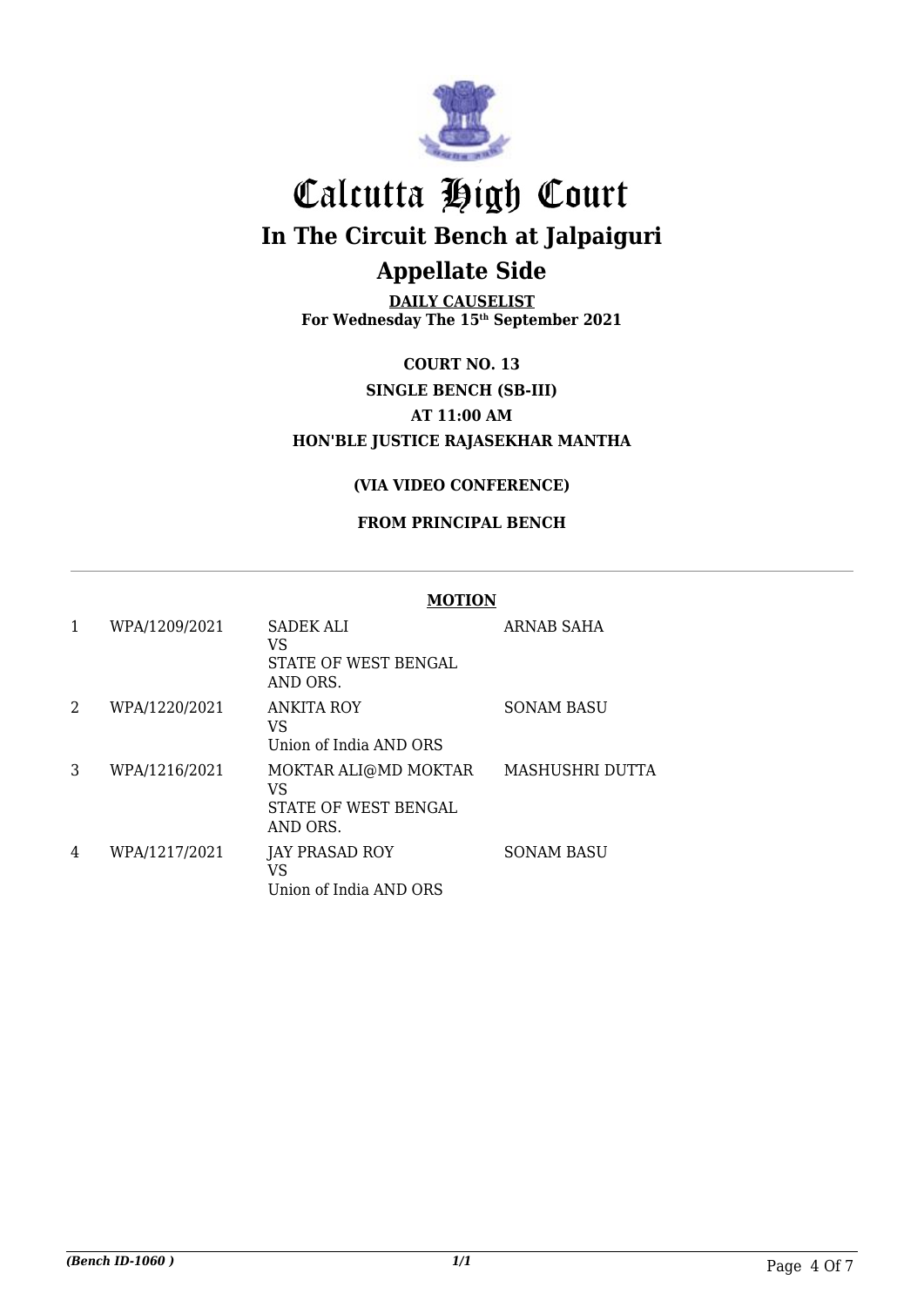

**DAILY CAUSELIST For Wednesday The 15th September 2021**

**COURT NO. 42 SINGLE BENCH (SB-IV) AT 11:00 AM HON'BLE JUSTICE SABYASACHI BHATTACHARYYA**

#### **(VIA VIDEO CONFERENCE)**

#### **FROM PRINCIPAL BENCH**

#### **CIRCUIT BENCH MATTERS WILL BE TAKEN UP FIRST, THEN CALCUTTA HIGH COURT, APPELLATE SIDE MATTERS WILL BE TAKEN UP**

#### **CONTEMPT APPLICATION**

| WPCRC/1/2021       | SUBHRA SOM<br>VS<br>DR. SAUMITRA MOHAN               | AJAY KUMAR<br><b>SINGHANIA</b>       |
|--------------------|------------------------------------------------------|--------------------------------------|
| $wt2$ WPA/342/2019 | SUBHRA SOM<br>VS<br>STATE OF WEST BENGAL<br>AND ORS. | <b>AJOY KUMAR</b><br><b>SINHANIA</b> |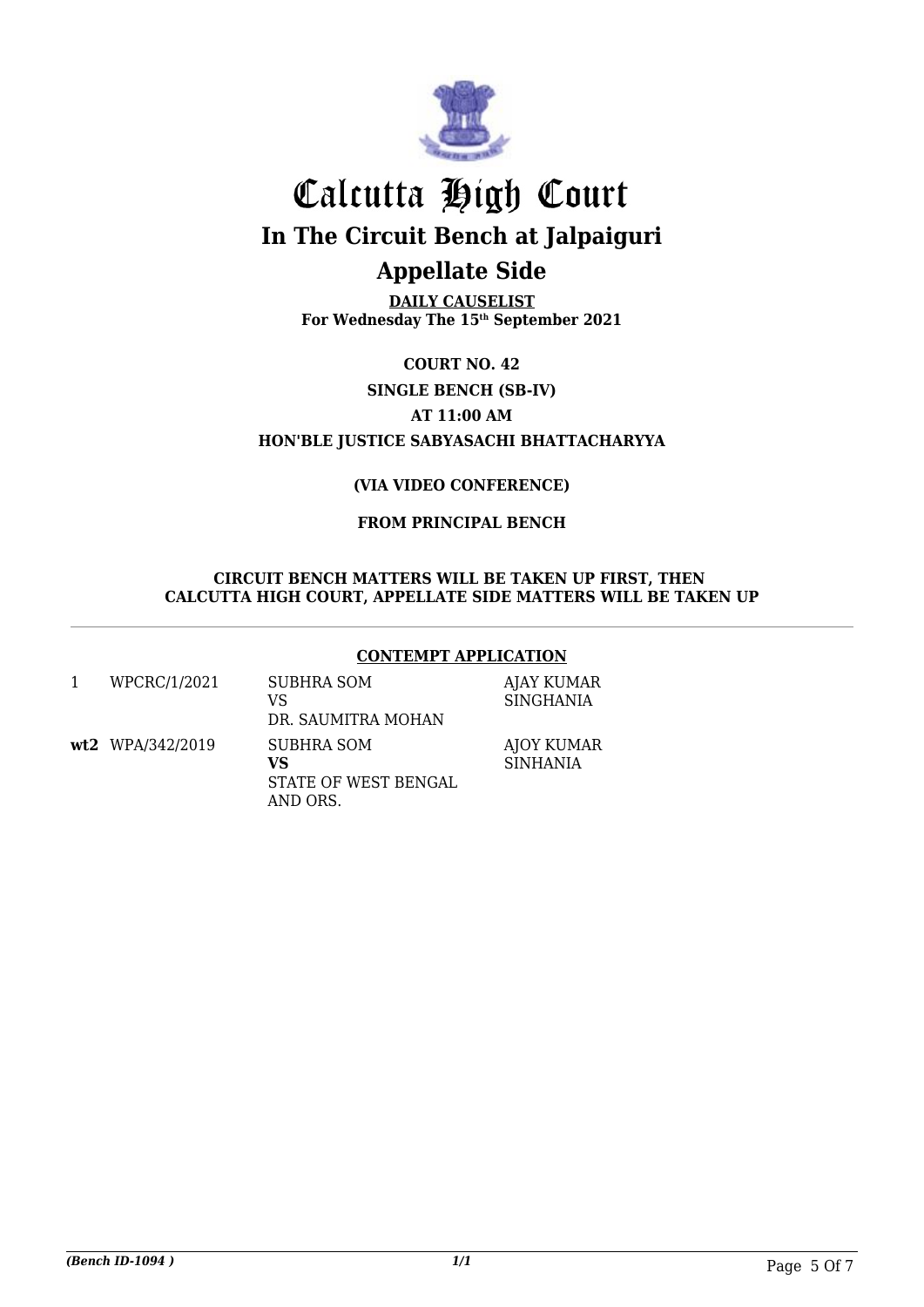

**DAILY CAUSELIST For Wednesday The 15th September 2021**

**COURT NO. 18 SINGLE BENCH (SB-X) AT 11:00 AM HON'BLE JUSTICE BISWAJIT BASU**

**(VIA VIDEO CONFERENCE)**

**FROM PRINCIPAL BENCH**

#### **TO BE MENTIONED**

1 CO/73/2021 SUBHRAJIT GHOSH AND ORS VS SONAULLA WAKF ESTATE AND ANR MD M NAZAR CHOWDHURY

#### **NEW MOTION**

2 CO/74/2021 ANIL KUMAR NAHATA VS NIRMAL ROY AVRAJYOTI DAS